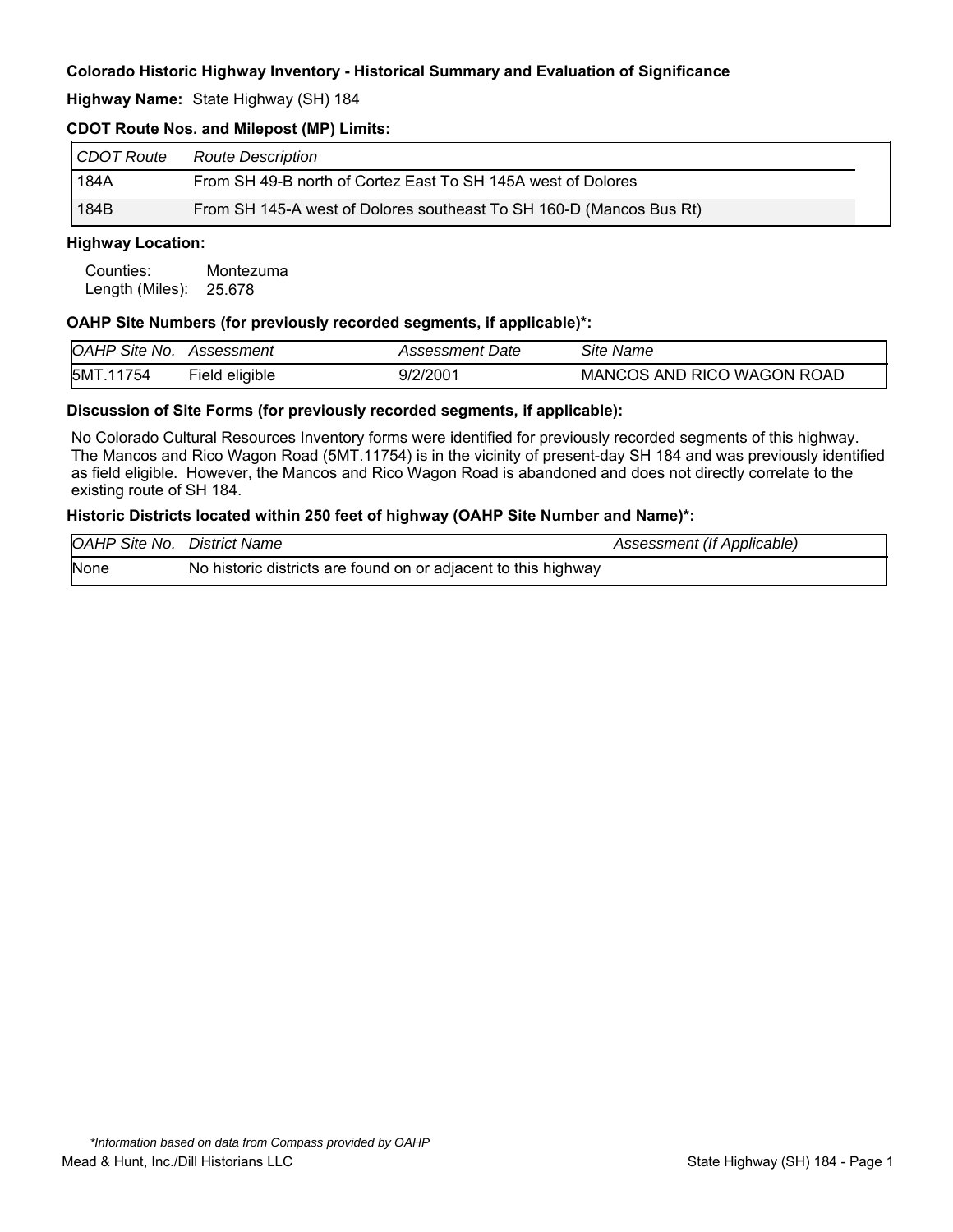### **Highway Name:** State Highway (SH) 184

# **Historical Data:**

SH 184 is approximately 26 miles long and consists of two discontinuous segments. The eastern segment extends from the intersection with U.S. Highway (US) 160/Grand Avenue in Mancos north to SH 145 near Dolores. The western segment continues north from a point along SH 145 just west of the eastern segment and extends west to US 491. Southwestern Colorado is a generally mountainous region that owes much of its history to mining. The earliest transportation corridors in southwest Colorado were wagon roads that often followed trails established by Native Americans, explorers, fur trappers, and traders. The Colorado Gold Rush of 1859 brought an influx of people to Colorado's southwestern region in search of fortune and led to the establishment of mining camps through the area to supply activities at the mines and those working in the mines. Located to the north of SH 184 are towns like Silverton, Placerville, and Ouray, which began as mining camps and supply centers for mining districts. The eastern terminus for SH 184 is located just west of Durango. Durango was established in 1880 after the Rio Grande Railroad extended its line through the area. Surrounded by coal and agricultural land, Durango became a major supply center within the area. Toward the western end of SH 184 is the town of Dolores, which is surrounded by grazing pastures and ranch land where livestock-raising persists (Colorado State Planning Commission 1941; 141, 426; Ubbelohde et al 2006; 175-177). The early history of this highway does not have an association with a known trail or important regional mining activities.

Early roads within the region were built to connect mining camps with mining districts, which are generally located to the north of SH 184. The popularity of the automobile increased dramatically throughout the state between 1910 and 1920. The Good Roads Movement and founding of the Colorado Highway Department in the first decades of the twentieth century led to the establishment of a highway network throughout the region and state (Carter and Mehls 1984: 138-141). Historic state highway maps indicate that a railroad along the general corridor of present-day SH 184 was in place by 1916. By 1939 a vehicular road with a stair-stepped pattern was located along the general corridor of present-day SH 184 and included a short spur south of Mancos that is no longer in use. According to Salek, most of the route was turned back by 1954 for about half its length to a nine-mile segment extending north of Mancos. By 1978 the route was extended northwest to Dolores and along a segment previously designated SH 147 to Lewis at present-day US 491.

State highways, farm-to-market roads, and small local connector roads served to link major regional transportation corridors and facilitate the transfer of goods as well as travel within the region. SH 184 provided connections to other roads and to typical local and regional destinations. Research, literature review, and historic mapping does not indicate that this highway provided direct access to destinations related to important historic themes and functioned as one component of the overall regional transportation.

(Unless otherwise indicated, sources used in the preparation of this section included state highway maps, the Highways of Colorado by Matthew Salek, Highways to the Sky: A Context and History of Colorado's Highway System, Colorado State Roads and Highways, National Register of Historic Places Multiple Property Submission, plans in the Online Transportation Information System (OTIS), and site forms for previously surveyed resources in Compass when available.)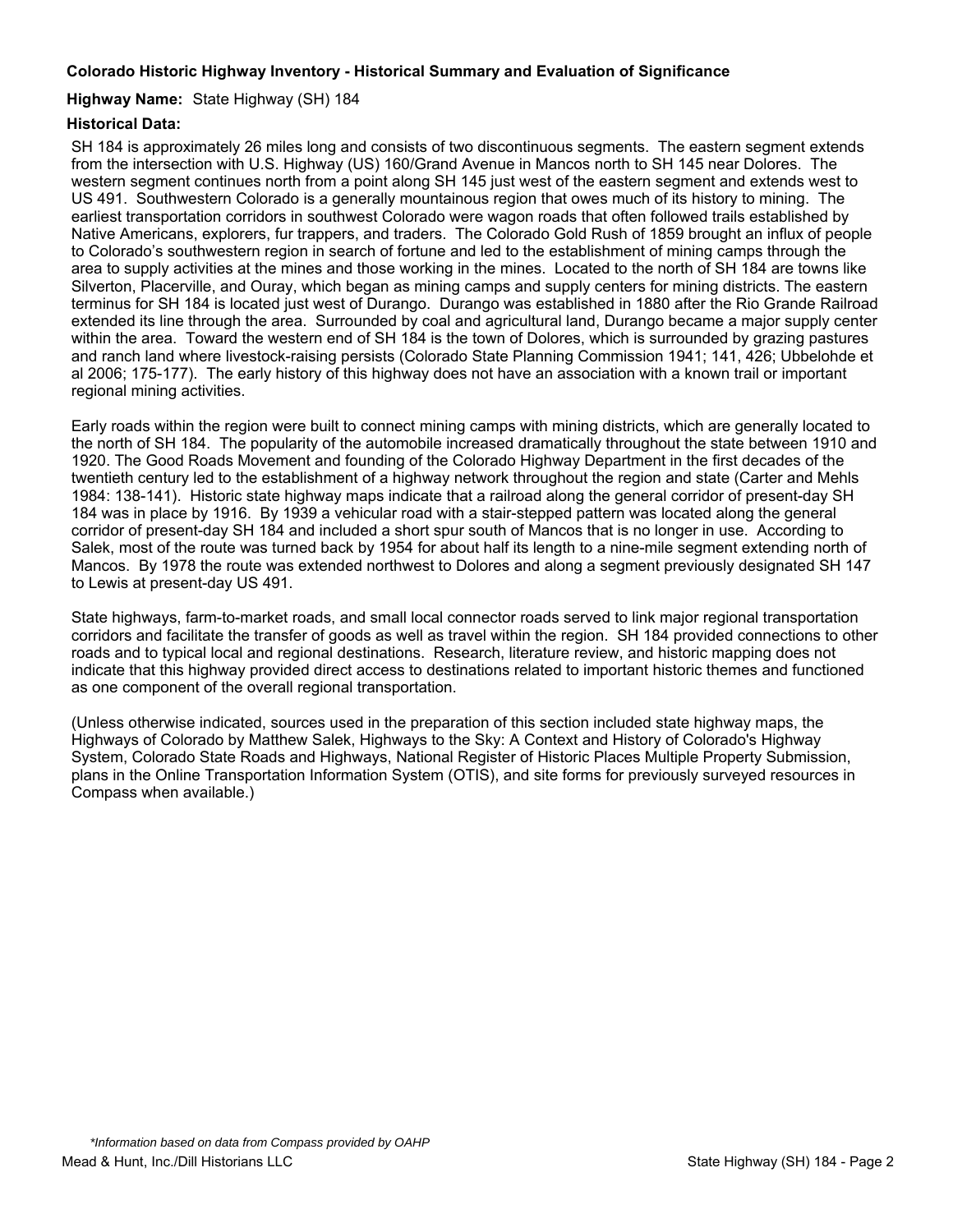**Highway Name:** State Highway (SH) 184

# **Not Significant - No historical significance identified**

**Significant - Historical significance identified (see details below)** 

# **Property Type and Areas of Significance:**

A detailed explanation why this highway possesses historical significance is provided in the Significance Statement below.

# **Cultural:**

Criterion A specific requirements

- $\Box$  Early and/or prominent project of the Colorado Highway Department (Transportation)
- $\Box$  Association with a significant event (If applicable, the Area of Significance is indicated in the statement of significance below)
- □ Association with federal work relief programs (Politics/Government)

# Criterion C specific requirements

 $\Box$  Representative example (Transportation)

# **Engineering:**

# Subtypes

□ Farm-to-Market Road

 $\Box$  Limited Access, Multiple-Lane, Divided Highway/Freeway

 $\Box$  Highway Bypass

Criterion A specific requirements

 $\Box$  Early and/or prominent project of the Colorado Highway Department (Transportation)

 $\Box$  Association with a significant event (If applicable, the Area of Significance is indicated in the statement of significance below)

 $\Box$  Association with federal work relief programs (Politics/Government)

Criterion C specific requirements

 $\Box$  Representative example (Transportation)

 $\Box$  Engineering achievement (Engineering)

# **Aesthetic:**

Criterion A specific requirements

- $\Box$  Early and/or prominent project of the Colorado Highway Department (Transportation)
- $\Box$  Association with a significant event (If applicable, the Area of Significance is indicated in the statement of significance below)
- $\Box$  Association with federal work relief programs (Politics/Government)

### Criterion C specific requirements

- $\Box$  Representative example (Transportation)
- $\square$  Engineering achievement (Engineering)
- $\square$  Landscape architecture (Landscape Architecture)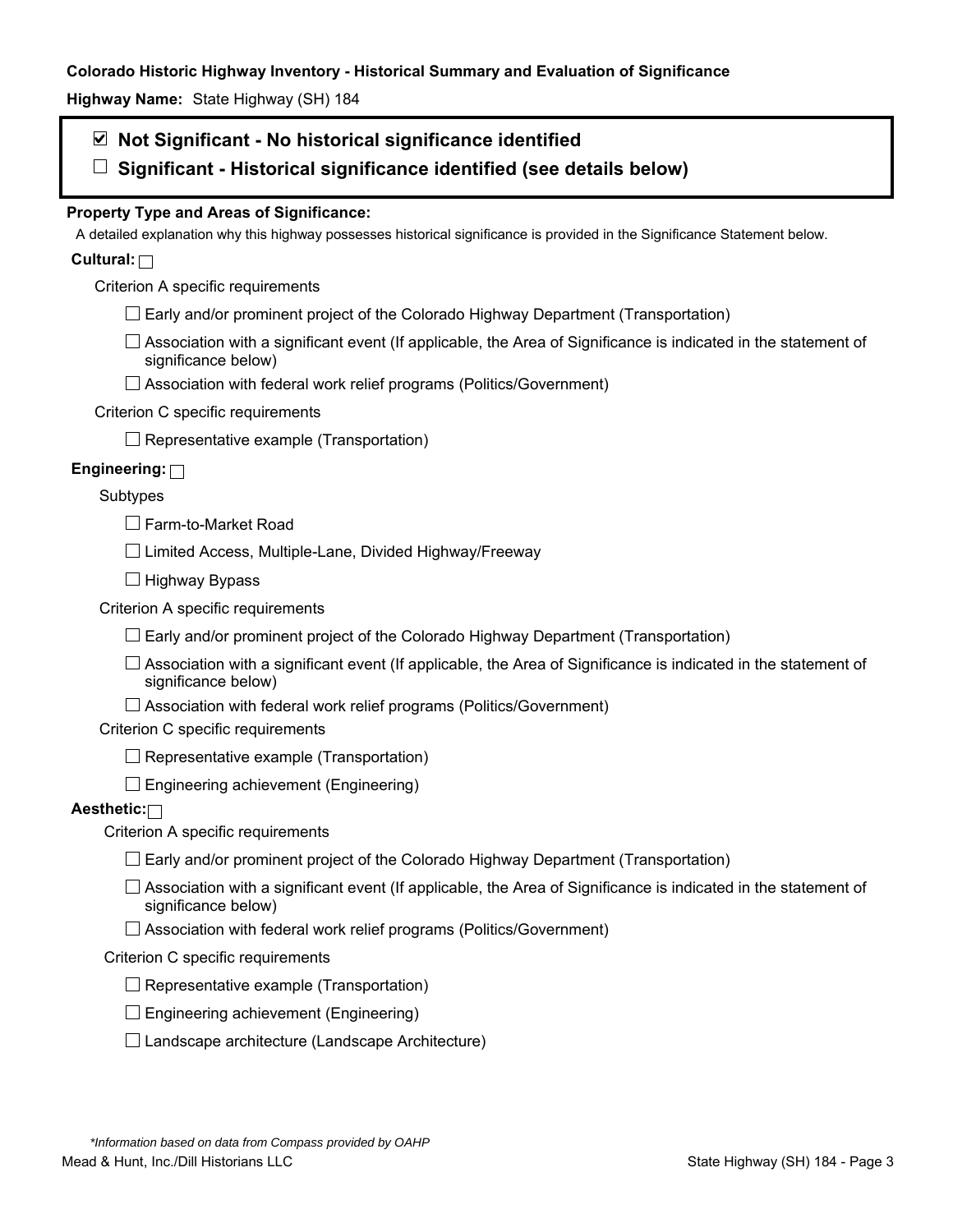**Highway Name:** State Highway (SH) 184

# **Historic periods of highway construction:**

 $\Box$  Pre-territorial (pre-1861)

 $\Box$  Territorial and pre-automobile state roads (1861-1890)

 $\Box$  Automobile age (1890-1930)

 $\Box$  Depression and World War II (1930-1945)

 $\Box$  Postwar Interstate Era (1945-1973)

 $\Box$  Completion and Augmentation of Interstate System (1973-2000)

### **Level of Significance:**

 $\Box$  Local

 $\Box$  State

 $\Box$  National

### **Significance Statement:**

SH 184 is classified as an Engineered Route under the classification system in the MPS.

#### *Criterion A*

The SH 184 corridor was not established as a vehicular route until 1939 and does not represent an early or prominent project completed by the Colorado Highway Department that possesses significance under Criterion A. No evidence was found that indicates the current route of SH 184 corresponds to the former roadbed for the Mancos-Rico Wagon Road. Research did not indicate the road was built or improved as part of a Depression-era federal work relief program. Although SH 184 passes through ranch land no evidence suggested that it served as an important farm-to-market road or was pivotal in the transfer of agricultural goods or livestock within the region. In addition, research did not indicate that the road has an important association to mining or industry that distinguishes it from other roads in the region. As such, it does not possess significance under Criterion A.

#### *Criterion B*

Research did not reveal this highway to be directly associated with the events or work of a person important in history, nor does research indicate the highway represents the efforts of a specific individual to secure construction of this highway for the economic development of a community or area of the state. Therefore, this highway does not possess significance under Criterion B.

#### *Criterion C*

Research and literature review yielded no evidence to indicate the use of innovative or important engineering design or construction techniques that serve to distinguish this highway from other roads within the mountainous southwest region and it does not appear to exhibit important engineering innovations or important later modifications. The highway's design and construction appear to fall within the established standard practices of state highway design and construction of the time and the highway does not possess significance under Criterion C.

#### *Criterion D*

For a property to possess significance for information potential, the information yielded by the property must answer specific important research questions that cannot be otherwise answered. The technology of highway construction is well understood and documented. As such, this highway is unlikely to yield important information that cannot be discerned from archived plans and other records. Therefore, this highway does not possess significance under Criterion D.